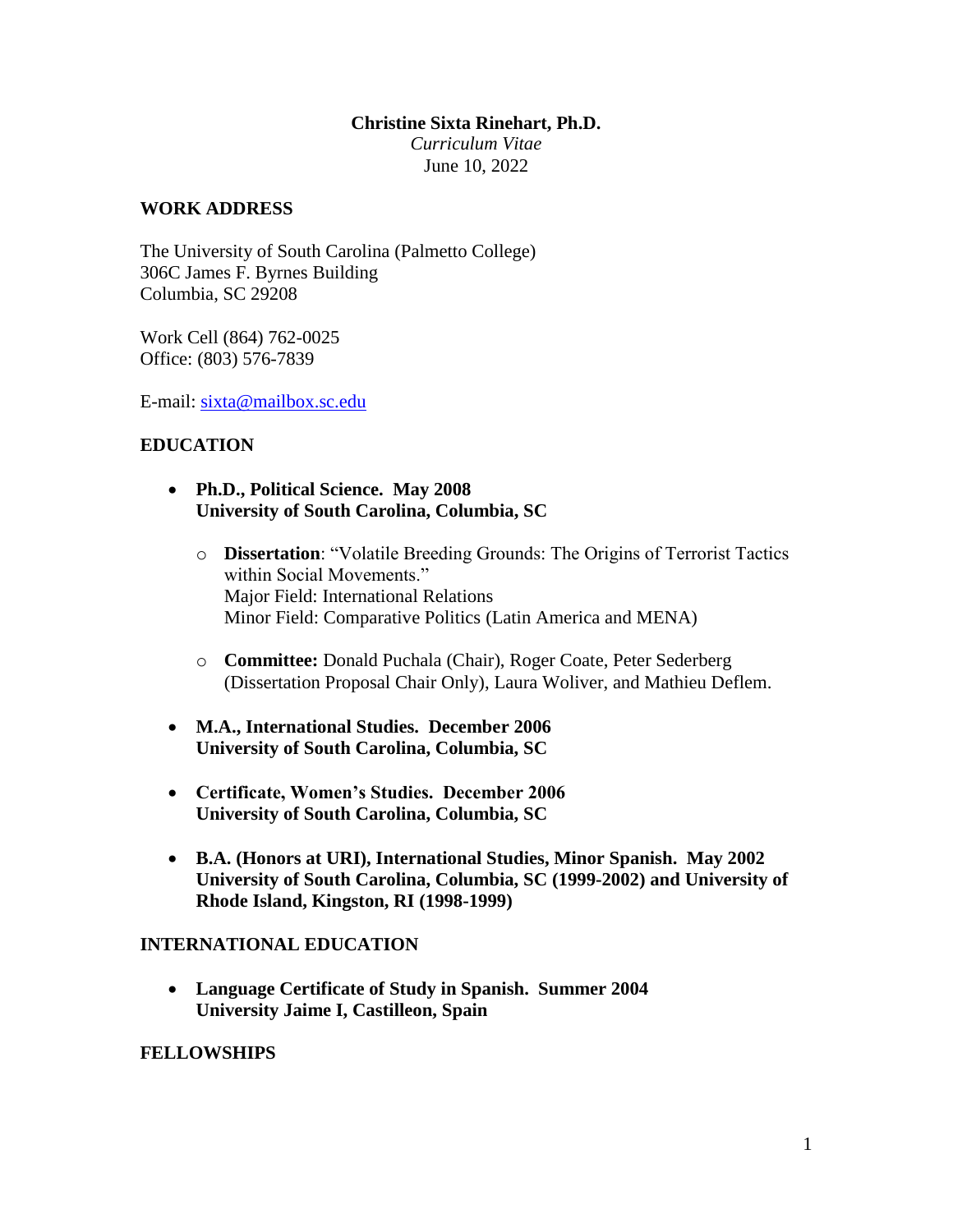- University of South Carolina System Affairs Academic Leadership Program Fellow, 2020-2022.
- Foundation for the Defense of Democracy Academic Fellows Program on Terrorism, Tel Aviv, Israel, May 27-June 7, 2012.

# **LANGUAGE PROFICIENCY**

- English: Native speaker
- Spanish: Advanced speaker, advanced conversational ability and writing ability, excellent reading ability
- Arabic: Beginner
- German: Beginner
- Russian: Intermediate

## **PUBLICATIONS (College Textbooks, Books, and Book Chapters)**

- Rinehart, Christine Sixta. (2023). "The Incompetent Incarcerations: The Israeli Approach to Female Counterterrorism." Chapter for an edited volume *Gender and Counter Violent Extremism: Perspectives, Approaches, and Lessons Learnt,*  Swen Botha and Nicole Junker, Eds. Lanham, MD: Lexington Books.
- Rinehart, Christine Sixta. (2023). *The Stabbing Intifada: The Concept of Jihad Fardi.* Book proposal accepted and contract extended by Lexington Books on June 19, 2019 (Senior Acquisitions Editor Joseph Parry).
- Rinehart, Christine Sixta. (2023). *Drop the Hate: The Fiscal Costs and Explanation of American Drone Warfare.* Book proposal accepted and contract extended by University of Alabama Press on September 28, 2017 (Senior Acquisitions Editor Elizabeth Motherwell, Transferred to Claire Lewis Evans on March 19, 2019).
- Rinehart, Christine Sixta. (2022). "Targeted Killing: The Constitutionality of Killing American Citizens." Chapter accepted for an edited volume *The Official Record, National Security, and Oversight: Democratic Case Studies*, Peter Finn and Rob Ledger, Eds. Manchester, England, UK: Manchester University Press.
- Rinehart, Christine Sixta. (June 2019). *Sexual Jihad: The Role of Islam in Female Terrorism.* Lanham, MD: Lexington Books.
- Rinehart, Christine Sixta. (2018). "Are Drones an Effective Response to Terrorism? (YES: But the Means Must Justify the Ends)" *Contemporary Debates*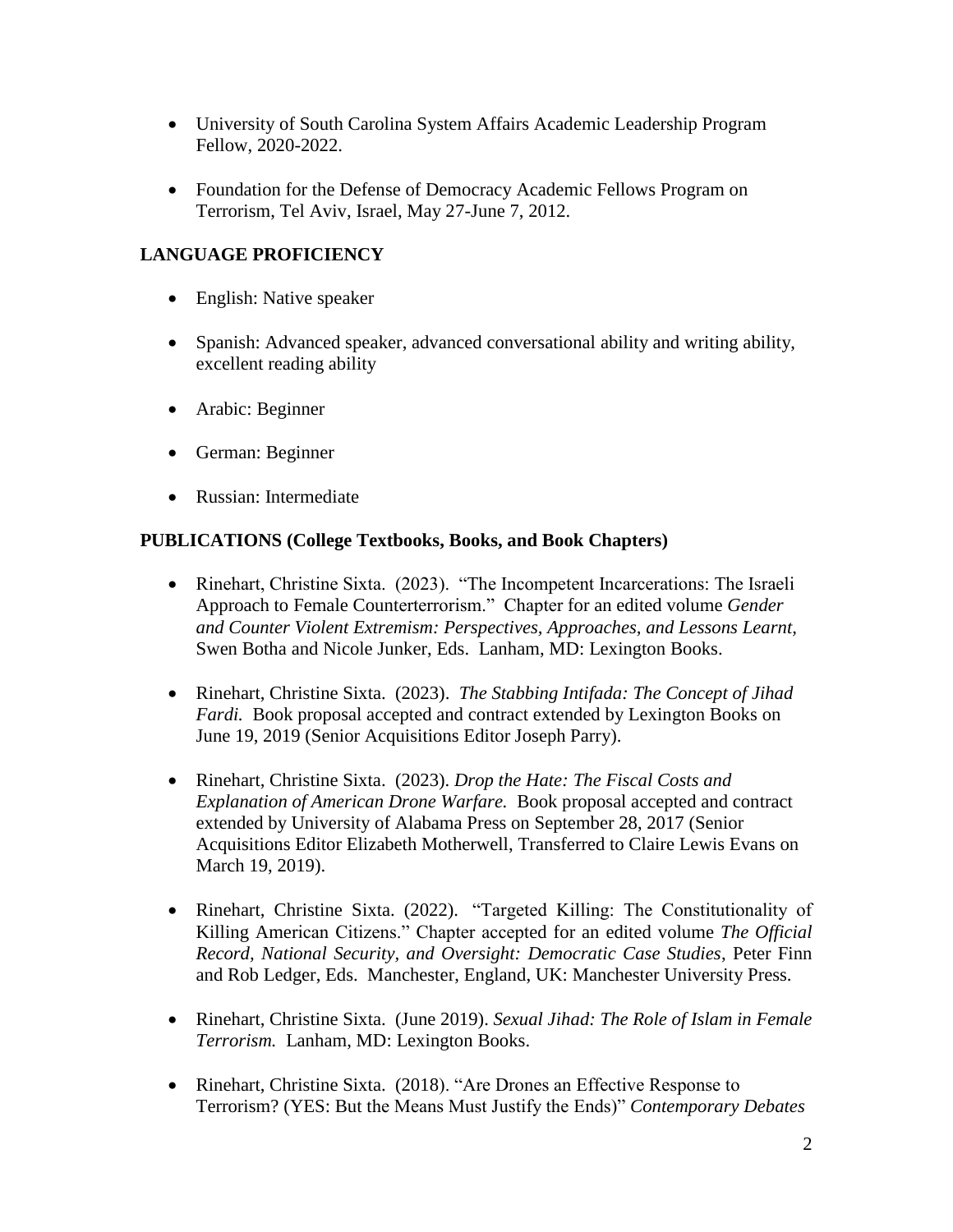*on Terrorism*, 2nd Ed. Richard Jackson and Daniela Pisoiu, Eds. London: Routledge.

- Rinehart, Christine Sixta. (Published October 2018 Paperback, December 2016 Hardback). *Drones and Targeted Killing in the Middle East and Africa: An Appraisal of American Counterterrorism Policies.* Lanham, MD: Lexington Books.
- Rinehart, Christine Sixta. (Published June 2014 Paperback, 2012 Hardback). *Volatile Social Movements and the Origins of Terrorism: The Radicalization of Change.* Lanham, MD: Lexington Books.
- Rinehart, Christine Sixta. (2011). Instructor's Manual for *American Government* by Gitelson, Dudley, and Dubnick. Belmont, CA: Wadsworth, Cengage Learning.
- Rinehart, Christine Sixta and Woliver, Laura. (2009). "Abortion." *The New Encyclopedia of Southern Culture* (Vol. 12. *Gender*), Ted Ownby and Nancy Bercaw, Eds. Chapel Hill: The University of North Carolina, pp. 13-17.
- Sixta, Christine M. and Woliver, Laura R. (2008). "Substantial Endorsements and Influential Report Cards: The Impact of Interest Groups on Voting in America." *Voting in America.* Westport, CT: Praeger Press.

## **PUBLICATIONS (Peer-Reviewed Articles)**

- Rinehart, Christine Sixta. (June 15, 2021). "Escaping Atonement in Sunni Islam: Death by Jihad for Deliverance." *Expeditions* (Marine Corp University). <https://doi.org/10.36304/ExpwMCUP.2021.03>
- Rinehart, Christine Sixta. (Summer 2019). "The Intelligence Cycle of Targeted Killing in the United States." Solicited by Senior Staff Editor Lauren Michaels for the *Fletcher Security Review* 2019 special issue on *Technology and Security*  6(1)*.*
- Rinehart, Christine Sixta. (June 15, 2018). "Trump's Drone Policy: The Continuation of a Legacy." *Georgetown Journal of International Affairs*. [https://www.georgetownjournalofinternationalaffairs.org/online](https://www.georgetownjournalofinternationalaffairs.org/online-edition/2018/6/14/trumps-drone-policy-the-continuation-of-a-legacy)[edition/2018/6/14/trumps-drone-policy-the-continuation-of-a-legacy](https://www.georgetownjournalofinternationalaffairs.org/online-edition/2018/6/14/trumps-drone-policy-the-continuation-of-a-legacy)
- Rinehart, Christine Sixta. (April 2018). "President Trump and Jerusalem: The Effects of the Relocation of the American Embassy on the Israeli-Palestinian Peace Process." Special Issue: The Middle East and Israel-From War to Reconciliation. *Journal for Interdisciplinary Middle Eastern Studies* (2).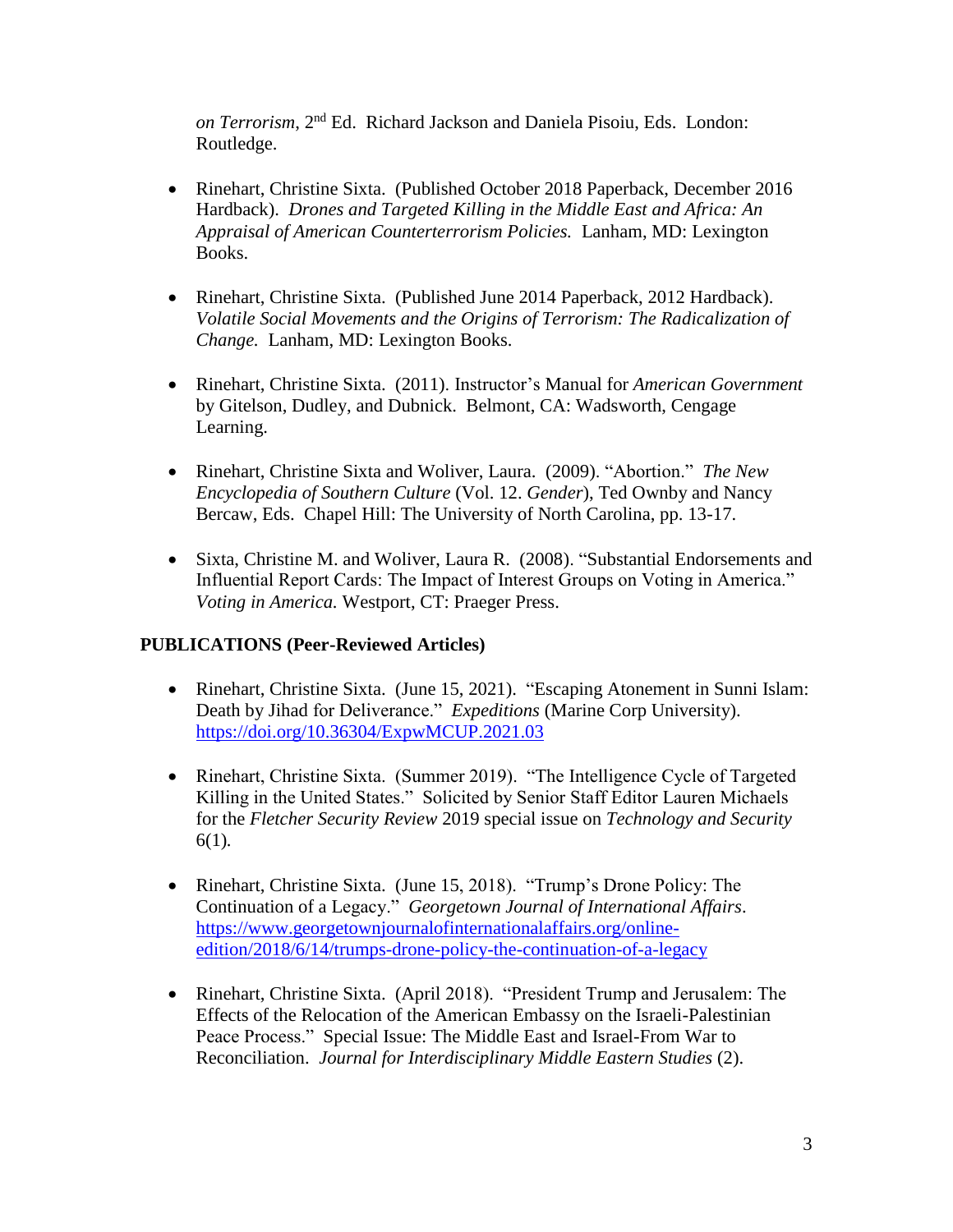- Rinehart, Christine Sixta. (January 2017). "Sharing Security in an Era of International Cooperation: Unmanned Aerial Vehicles and the United States' Air Force." *Defense and Security Analysis* 3(1).
- Lasher, Kevin and Christine Sixta Rinehart. (October 2016). The Shadow Boxer: The Obama Administration and Foreign Policy Grand Strategy. *Politics and Policy* 44(5).
- Rinehart, Christine Sixta and Woliver, Laura R. (2013). "Southern Fried Family Planning: Reproductive Politics in the South." *American Review of Politics* (Special Edition "Gender and Sexuality in Southern Politics").
- Rinehart, Christine Sixta. (November 2009). "Volatile Breeding Grounds: The Radicalization of the Egyptian Muslim Brotherhood." *Studies in Conflict and Terrorism* 32(11).
- Sixta, Christine. (2008). "The Illusive Third Wave: Are Female Terrorists the New "New Women" In Developing Societies?" *Journal of Women, Politics, and Policy* 29(2)*.*
- Sixta, Christine. (2001). "The Nanticoke Indians of Indian River, Delaware." *American Anthropologist (Journal Archive)*, 1899. Abstract obtained from *American Anthropologist*, 1899, Vol. I: 277-282. [http://www.publicanthropology.org/archives/american-anthropology/american](http://www.publicanthropology.org/archives/american-anthropology/american-anthropologist-1890/american-anthropologist-1899/)[anthropologist-1890/american-anthropologist-1899/](http://www.publicanthropology.org/archives/american-anthropology/american-anthropologist-1890/american-anthropologist-1899/)

## **PUBLICATIONS (Book Reviews)**

- Rinehart, Christine Sixta. (May 25, 2021). "Homegrown: ISIS in America." By Alexander Meleagou-Hitchens, Seamus Hughes, and Bennett Clifford. *The Strategy Bridge.* [https://thestrategybridge.org/the-bridge/2021/5/25/reviewing](https://thestrategybridge.org/the-bridge/2021/5/25/reviewing-homegrown-isis-in-america)[homegrown-isis-in-america](https://thestrategybridge.org/the-bridge/2021/5/25/reviewing-homegrown-isis-in-america)
- Rinehart, Christine Sixta. (May 21, 2021). "Moral Responsibility in Twenty-First-Century Warfare: Just War Theory and the Ethical Challenges of Autonomous Weapons Systems." By Steven C. Roach and Amy E. Eckert (Eds). *Perspectives on Politics* 19(2)*.*  <https://www.doi.org/10.1017/S1537592721000396>
- Rinehart, Christine Sixta. (June 2020). "Lebanon's Jewish Community: Fragments of Live Arrested." By Franck Salameh. *Journal of the Middle East and Africa* (JMEA) 11(02).
- Rinehart, Christine Sixta. (June 2019). "Sixta Rinehart on Walsh and Schulzke's '*Drones and Support for the Use of Force'"* By James Igoe Walsh and Marcus Schulzke. *H-Net*. [https://networks.h-](https://networks.h-net.org/node/28443/reviews/4194852/rinehart-walsh-and-schulzke-drones-and-support-use-force)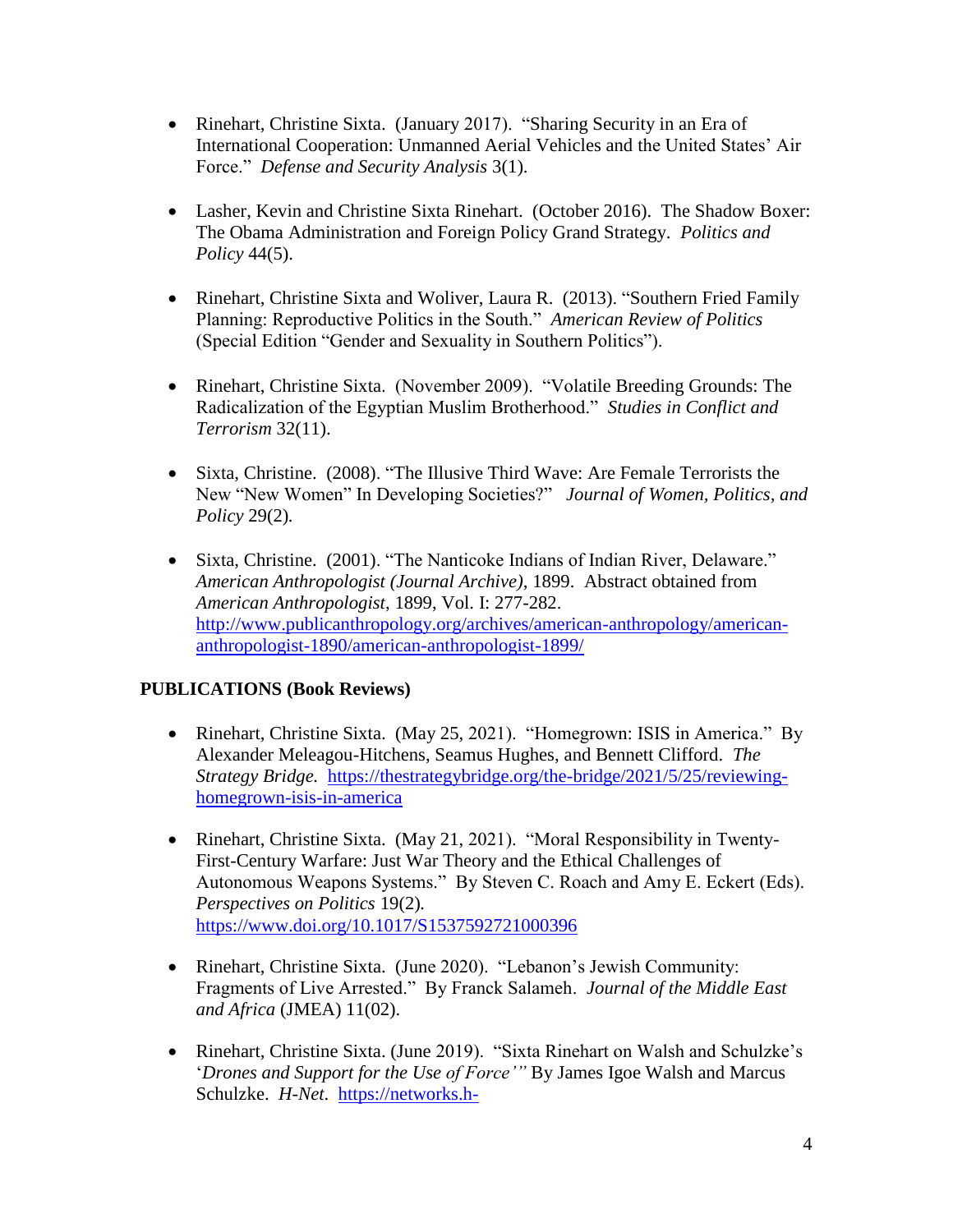[net.org/node/28443/reviews/4194852/rinehart-walsh-and-schulzke-drones-and](https://networks.h-net.org/node/28443/reviews/4194852/rinehart-walsh-and-schulzke-drones-and-support-use-force)[support-use-force](https://networks.h-net.org/node/28443/reviews/4194852/rinehart-walsh-and-schulzke-drones-and-support-use-force)

- Rinehart, Christine Sixta. (August 2017). "Book Review: *Jihadism Transformed*  by Simon Staffell and Akil N. Awan (Editors)." ASMEA Book Notes. [http://www.asmeascholars.org/publications/jihadism-transformed-al-qaeda-and](http://www.asmeascholars.org/publications/jihadism-transformed-al-qaeda-and-islamic-states-global-battle-of-ideas/)[islamic-states-global-battle-of-ideas/](http://www.asmeascholars.org/publications/jihadism-transformed-al-qaeda-and-islamic-states-global-battle-of-ideas/)
- Rinehart, Christine Sixta. (August 2015). "Book Review: *Gendering Global Conflict, Toward a Feminist Theory of War* by Laura Sjoberg." *Journal of Women, Politics, and Policy* 36(3).
- Rinehart, Christine Sixta. (January 2010). "Book Review: *Righting Feminism* by Ronnee Schreiber." *Journal of Women, Politics, and Policy* 31(1)*.*

# **PUBLICATIONS (Published Commentary)**

- [Dmitriy Shapiro.](https://www.jns.org/writers/dmitriy-shapiro/) "Facing anti-Israel and left-wing ideology, Mideast academics chew over challenges in field." *Jewish New Syndicate*. November 19, 2021. [https://www.jns.org/facing-anti-israel-and-left-wing-ideology-middle-east](https://www.jns.org/facing-anti-israel-and-left-wing-ideology-middle-east-academics-chew-over-challenges-in-their-field/)[academics-chew-over-challenges-in-their-field/](https://www.jns.org/facing-anti-israel-and-left-wing-ideology-middle-east-academics-chew-over-challenges-in-their-field/)
- Martin, Peter. "Errant Drone Strike Undercuts Biden Vow to Hit Terrorists Abroad." *Bloomberg*. September 27, 2021. [https://www.bloomberg.com/news/articles/2021-09-27/errant-drone-strike](https://www.bloomberg.com/news/articles/2021-09-27/errant-drone-strike-undercuts-biden-vow-to-hit-terrorists-abroad)[undercuts-biden-vow-to-hit-terrorists-abroad](https://www.bloomberg.com/news/articles/2021-09-27/errant-drone-strike-undercuts-biden-vow-to-hit-terrorists-abroad)
- Sixta Rinehart, Christine. "Pentagon Wants Its Budget to Remain Secret." *Indus News* with Waqar Rizvi Episode 231. April 3, 2020. [https://www.youtube.com/watch?v=F9nbcQbkujQ&feature=emb\\_logo](https://www.youtube.com/watch?v=F9nbcQbkujQ&feature=emb_logo)
- Esquivada, Gabriela. "EEUU-Irán: escenarios de una compleja negociación nuclear." *Infobae América*. May 24, 2015. Opinion. [http://www.infobae.com/2015/05/24/1730769-eeuu-iran-escenarios-una](http://www.infobae.com/2015/05/24/1730769-eeuu-iran-escenarios-una-compleja-negociacion-nuclear)[compleja-negociacion-nuclear](http://www.infobae.com/2015/05/24/1730769-eeuu-iran-escenarios-una-compleja-negociacion-nuclear)
- Sixta Rinehart, Christine. "Sixta Rinehart: Iran all Over Again." *The State* (Columbia, SC), February 10, 2011. Editorial-opinion Extra.

# **UNDER REVIEW**

• Rinehart, Christine Sixta. (2022). "The Drone Experience of Targeting Killing." Submitted to *Air and Space Operations Review* on May 4, 2022.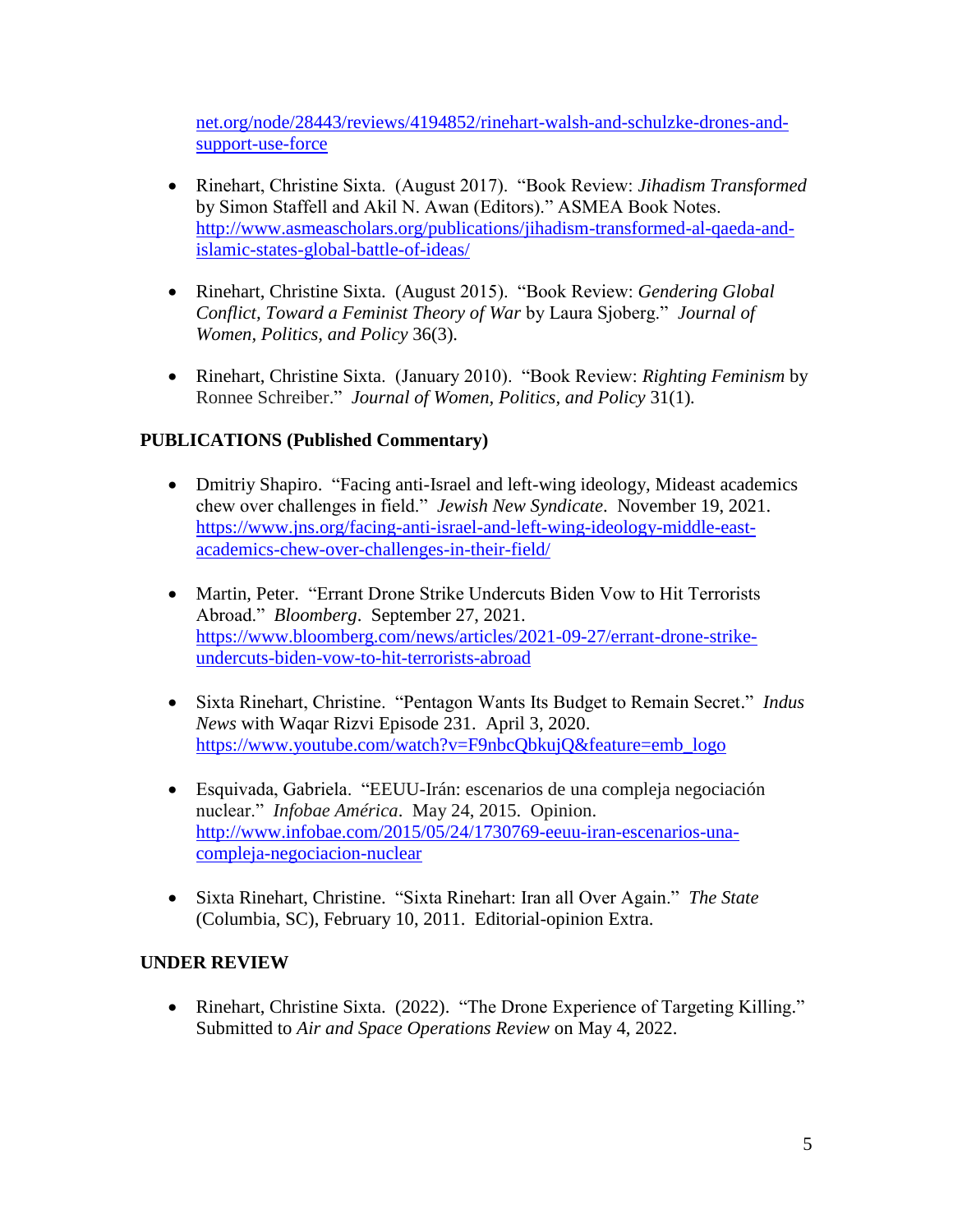### **WORKS IN PROGRESS**

 Rinehart, Brian Todd and Christine Sixta Rinehart. (2023). *Confederate Brothers in Arms: The Quattlebaum Family of South Carolina*. Book proposal will be sent to University of South Carolina Press.

### **CONFERENCE PRESENTATIONS**

- Rinehart, Christine Sixta. (2022). "The Drone Experience of Targeting Killing," Presented at the International Studies Association (ISA) Annual Conference, March 28 - April 2, 2022, Nashville, Tennessee.
- Rinehart, Christine Sixta. (2021). "Escaping Atonement in Sunni Islam: Death by Jihad for Deliverance." Presented at the Association for the Study of the Middle East and Africa (ASMEA) Annual Conference, November 13-15, 2021, Washington DC.
- Rinehart, Christine Sixta. (2020). "Targeted Killing: The Constitutionality of Killing American Citizens." 61<sup>st</sup> Annual British International Studies Association (BISA), June 17-19, 2020, Newcastle-Upon-Thyne, England (Cancelled due to Corona Virus and presented virtually).
- Rinehart, Christine Sixta. (2020). "The Boys of the Stabbing Intifada: The Third Palestinian Intifada." 61<sup>st</sup> Annual International Studies Association (ISA), March 25-March 30, 2020, Honolulu, Hawaii (Cancelled due to Corona Virus).
- Rinehart, Christine Sixta. (2019). "The Concept of Atonement in Jihad: Death for Deliverance." Presented at the Association for the Study of the Middle East and Africa (ASMEA) Annual Conference, October 31-November 2, 2019, Washington DC.
- Rinehart, Christine Sixta. (2019)." The Stabbing Intifada: The Third Palestinian Intifada or an International Terrorist Tactic?" Presented at the Association for the Study of the Middle East and Africa (ASMEA) Annual Conference, October 31- November 2, 2019, Washington DC.
- Rinehart, Christine Sixta. (2019). "If you're Not First, You're Last: Female Suicide Bombers and the Recalcitrance of the Egyptian Muslim Brotherhood." Presented at the CEEISA-ISA Joint International Conference, June 17-June 19, 2019, Belgrade, Serbia.
- Rinehart, Christine Sixta. (2019). "Palestinian Girls and Aichmomania: A New Era of Palestinian Terrorism?" Presented at the 60<sup>th</sup> Annual International Studies Association Conference (ISA), March 27-March 30, 2019, Toronto, Canada.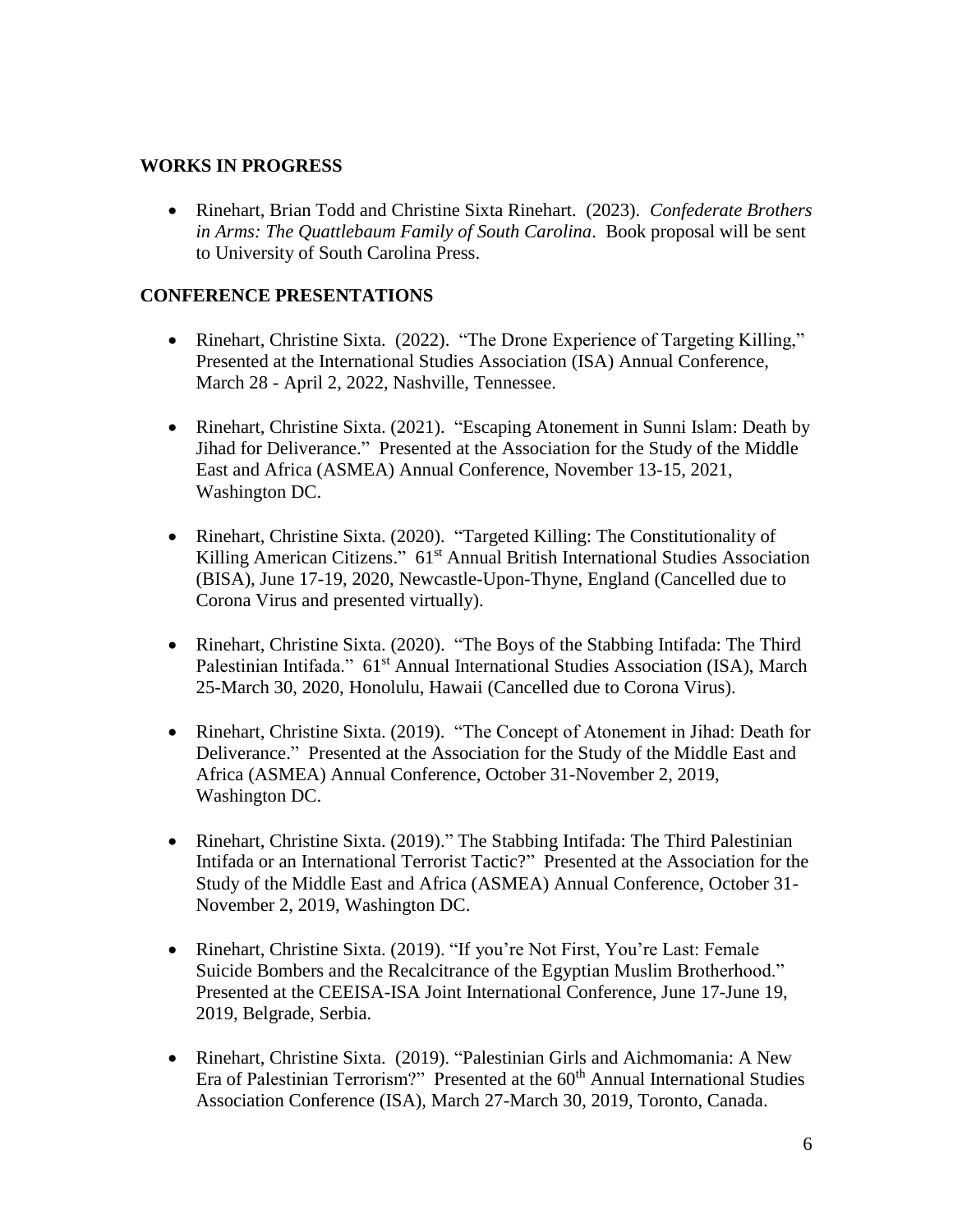- Rinehart, Christine Sixta. (2018). "The Intelligence Cycle of Targeted Killing in the United States." Presented at the 114<sup>th</sup> American Political Science Association Conference (APSA), August 30-September 2, 2018, Boston, MA.
- Rinehart, Christine Sixta. (2017). "The Women of Cohar: Convicted Muslim Terrorists in an Israeli Prison." Presented at the 10<sup>th</sup> Association for the Study of the Middle East and Africa Association (ASMEA) Conference, October 19-21, 2017, Washington D.C.
- Rinehart, Christine Sixta. (2017). "The Concept of Atonement in Jihad: Death for Deliverance." Presented at the International Studies Association International Security Studies section of ISA and International Security and Arms Control section of APSA (ISSS-ISAC) Conference, October 13-14, 2017, American University, Washington D.C.
- Rinehart, Christine Sixta. (2017). "Explaining Radical Islamic Female Terrorism: The Roles of Women in the Quran." Presented at the Global South Caucus of the International Studies Association (ISA GSCIS) Workshop, July 6-10, 2017, Havana, Cuba.
- Rinehart, Christine Sixta. (2016). "Kill the Women First! Female Terrorism and Islam." Presented at the 9<sup>th</sup> Association for the Study of the Middle East and Africa Association (ASMEA) Conference, October 27-October 29, 2016, Washington D.C.
- Rinehart, Christine Sixta. (2016). "Is Peace Really Cheaper than War? A Cost Analysis of American Drone Targeted Killing in the Middle East." Presented at the 57th International Studies Association Conference, March 16th-19th, 2016 Atlanta, GA.
- Rinehart, Christine Sixta. (2014). "Foolhardy in Middle Eastern Foreign Policy: The American Fallacy of Using Drone Targeted Killings to Decrease Terrorism." Presented at 7<sup>th</sup> Association for the Study of the Middle East and Africa Association (ASMEA) Conference, October 31-November 1, 2014, Washington D.C.
- Rinehart, Christine Sixta. (2010). "Ceylon Tigers: The Creation and Radicalization of the Liberation Tigers of Tamil Eelam (LTTE)." Presented at the 7th Pan-European International Relations Conference, September 9-11, 2010, Stockholm, Sweden.
- Rinehart, Christine Sixta. (2010). "Volatile Breeding Grounds: The Origins of Terrorism within Fuerzas Armadas Revolucionarias de Colombia (FARC)." Presented at the Eurasian Peace Science Conference, January 8-9, 2010, Istanbul, Turkey.
- Rinehart, Christine Sixta. (2009). "Volatile Breeding Grounds: The Radicalization of Euzkadi ta Askatasuna (ETA)." Presented at the Annual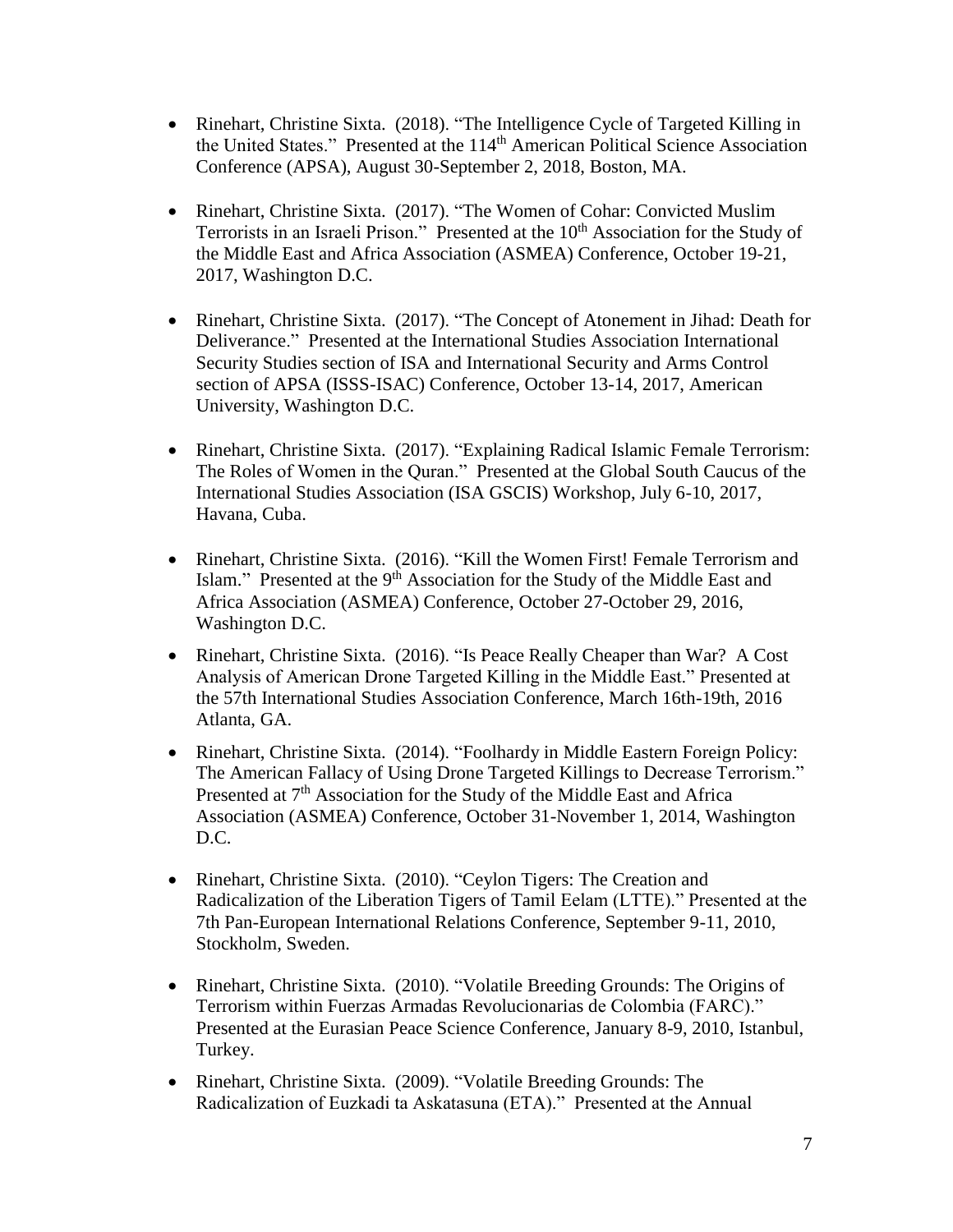Conference of the Midwestern Political Science Association, April 2-5, 2009, Chicago, IL.

- Rinehart, Christine Sixta. (2008). "Volatile Breeding Grounds: The Origins of Terrorism within the Egyptian Muslim Brotherhood." Presented at the Annual Conference of the International Peace Science Society, October 24-25, 2008, Claremont, CA.
- Sixta, Christine. (2007). "Volatile Breeding Grounds: The Origins of Terrorist Tactics in the Egyptian Muslim Brotherhood." Presented at the Annual Conference of the Midwest Political Science Association, April 12-15, 2007, Chicago, IL.
- Sixta, Christine. (2007). "The Illusive Third Wave: Are Female Terrorists the New "New Women" In Developing Societies?" Presented at the Annual Conference of the South Carolina Political Science Association, February 24, 2007, Clinton, SC.
- Sixta, Christine and Woliver, Laura. (2006). "Abortion in the South." Presented at the South Carolina Political Science Association, February 25, 2006, Beaufort, SC.
- Sixta, Christine. (2005). "Why Were They Not Canonized? Holy Women in the Early Renaissance and the Counter-Example of Teresa of Avila." Presented at the American Political Science Association, August 31- September 4, 2005, Washington, D.C.
- Sixta, Christine. (2005). "Why Were They Not Canonized? Holy Women in the Early Renaissance and the Counter-Example of Teresa of Avila." Presented at the Southeastern Women's Studies Association, April 4 -7, 2005, Greenville, NC.
- Sixta, Christine. (2004). "Harvesting the Money Tree: Determining How U.S. Foreign Aid is Distributed to Latin America." Presented at The Southern Political Science Association, January 6 - 8, 2005, New Orleans, LA.
- Sixta, Christine. (2004). "Harvesting the Money Tree: Determining How U.S. Foreign Aid is Distributed to Latin America." Presented at The International Studies Association South, October 22 - 23, 2004, Columbia, SC.
- Sixta, Christine. (2004). "Latin America: Addressing Machismo and Domestic Violence." Presented at The Southeastern Women's Studies Conference, March 26 - 28, 2004, Savannah, GA.
- Sixta, Christine. (2004). "Overcoming Domestic Violence: Evaluating Shelters in the Palmetto State." Presented at The University of South Carolina Women's Studies Conference, February 26-28, 2004, Columbia, SC.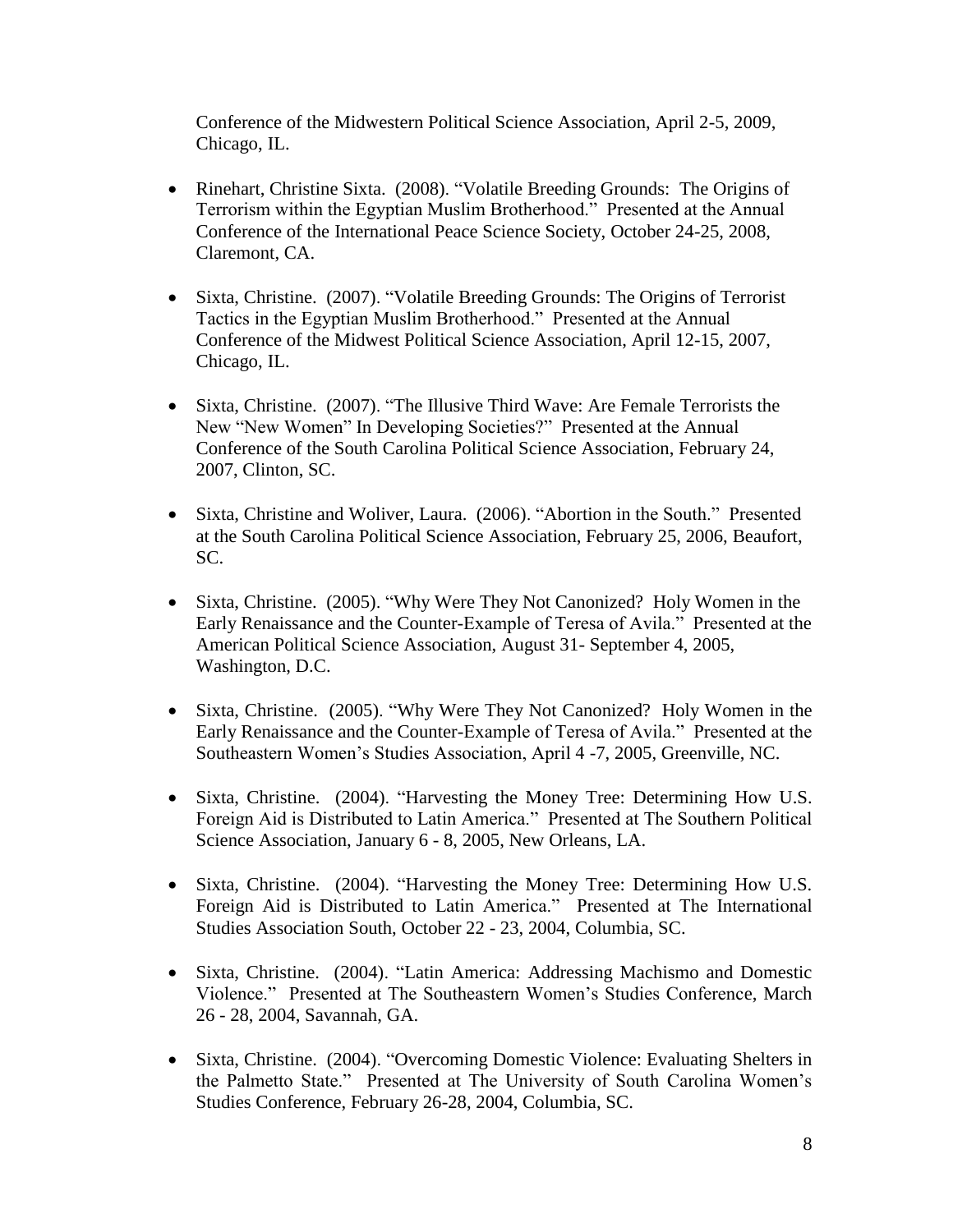Sixta, Christine. (2004). "The Effect of Socio-Economic Modernization on the Status of Muslim Women." Presented at The South Carolina Political Science Association, February 21, 2004, Charleston, SC.

# **TEACHING AND RESEARCH INTERESTS**

- Artificial Intelligence and Security/Counterterrorism (Remotely Piloted Aircraft)
- Public Policy
- Terrorism and/or Terrorist Groups
- Female Terrorism
- Comparative Politics-Latin America and the Middle East
- United States' Foreign Policy
- International Relations
- American Politics
- Southern Politics (South Carolina)
- Women's Studies-Gender and Politics
- Maternal Health and Family Planning

## **EMPLOYMENT (Teaching, Research, and Academic Administration)**

- **Academic Program Assessment Director, Palmetto College 2021-2022 (Supplemental Position).**
- **Affiliate Faculty, Institute for Southern Studies, University of South Carolina, College of Arts and Sciences.**
- **Affiliate Faculty, Rule of Law Collaborative, University of South Carolina, School of Law.**
- **Affiliate Faculty, University of South Carolina, Department of Political Science.**
- **Affiliate Faculty, University of South Carolina, Department of Women's and Gender Studies.**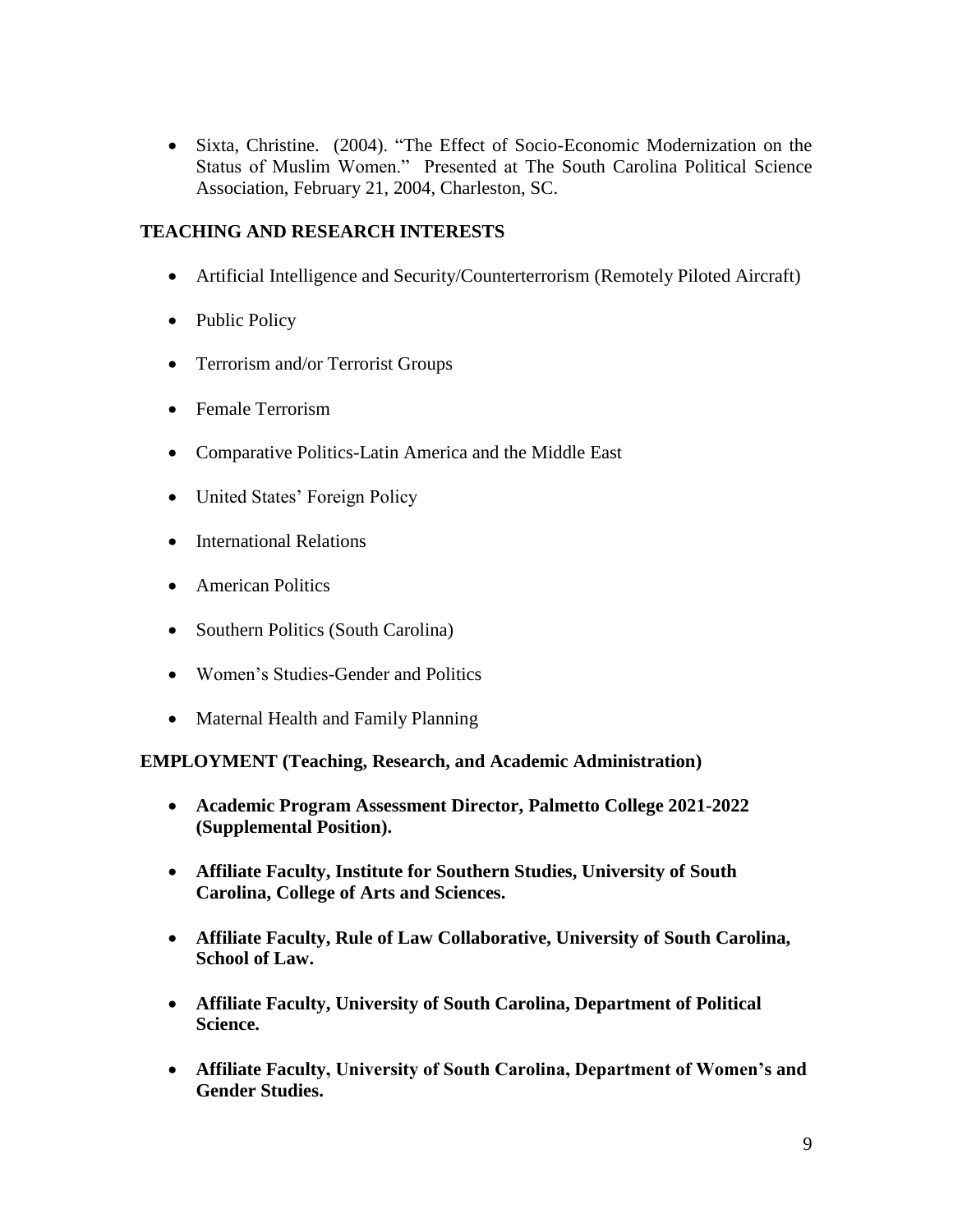- **Professor of Political Science (August 16, 2020), University of South Carolina (Union)**
- **Academic Program Assessment Coordinator, Palmetto College 2019-2021 (Supplemental Position).**
	- o Responsible for managing, training, planning, and coordination of academic program assessment activities for AA/AS Palmetto College for SACSCOC accreditation under OIRAA and Associate Provost John Catalano.
	- o Created a new software program with Bob Dyer for assessment (Carolina Core Assessment).
	- o Created a website for institutional memory and training.
	- o Member of Assessment Advisory Committee, Office of the Provost
- **Associate Professor of Political Science (August 2017-August 2020), University of South Carolina (Union)**
- **Director of Academic Affairs (Laurens Location) at USC (Union) (January 2017-August 2018):**
	- o Responsible for all academic affairs, including: class scheduling, faculty recruitment, reviewing and hiring of faculty, advising, and student recruitment.
	- o Quadrupled enrollment through innovative recruitment plan.
	- o Developed and expanded community relations with county and city councils.
	- o Created university atmosphere for students by planning student events.
	- o Led a successful SAC's accreditation review and site visit.
	- o Created and increased dual enrollment relationships at several high schools.
- **Assistant Professor of Political Science (Spring 2014-August 2017), University of South Carolina (Union) (Online, Live, and Broadcasted):**
	- o Teaching American National Government (POLI 201), The American Chief Executive (POLI 463), Interest Groups and Social Movements (POLI 368), State and Local Government (POLI 365), Foundations of Leadership (PCAM 205), Middle Eastern Politics (POLI 483), Women in Culture (WGST 112), Contemporary United States' Foreign Policy (POLI 341), South Carolina Government and Politics (POLI 570), and Psychology and Politics (POLI 465).
- **Adjunct Assistant Professor, Department of Political Science and Affiliate Faculty, Department of Women's and Gender Studies, University of South Carolina, Columbia, SC (current):**
	- o Taught Service Learning and Social Justice: The Art of Grant Writing (WGST 598) Spring 2015
	- o Taught Service Learning and Social Justice: The Art of Grant Writing (WGST 598) Spring 2014
	- o Taught Conduct U.S. Foreign Policy (POL E340) Spring 2013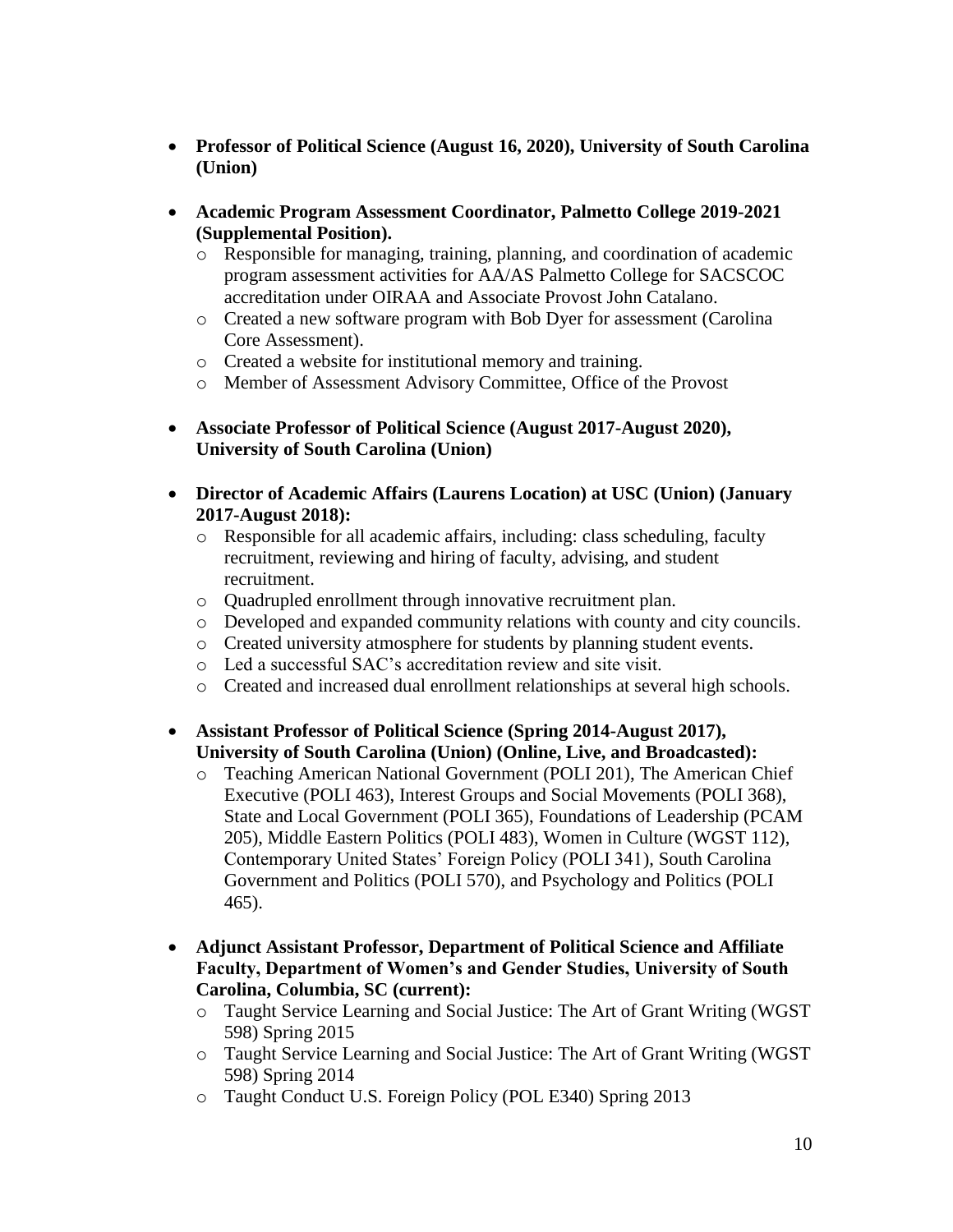- o Taught Women in Culture (WGST 111) Spring 2012
- **Visiting Assistant Professor (Fall 2013), Department of Government, Wofford College, Spartanburg, SC:**
	- o Taught Foundations of World Politics (GOV 203A) Fall 2013
	- o Taught Latin American Politics (GOV 490A) Fall 2013
	- o Taught International Conflict (GOV 421A) Fall 2013
- **Part-Time Lecturer, National Security Studies Institute (Master's Program in Defense and Strategic Studies and Intelligence and National Security Studies), University of Texas at El Paso, El Paso, TX (Fall 2012-Fall 2019):**
	- o Teaching Low Intensity Conflict (DSS 5303), Applied Statistics in Intelligence (INSS 5300), Research Methods in Intelligence (INSS 5361), and Global Security (DSS 5302), Security Studies (INSS 2302), and Statistics for Security Studies (INSS 2304)
- **Adjunct Assistant Professor, Department of Humanities, Social, and Behavioral Sciences, Newberry College, Newberry, SC:**
	- o Taught Comparative Politics (POS 225) Spring 2011
- **Assistant Professor (Fall 2008-Spring 2011) (Tenure-track Fall 2009-Spring 2011), Department of Political Science, Francis Marion University, Florence, SC:**
	- o Taught Middle Eastern Politics (POL 327), Latin American Politics (POL 326), Introduction to Political Science (POL 103), International Relations (POL 203), United States Government (POL 101), The Politics of War and Security (POL 315), and International Terrorism (POL 340B)
- **High School Teacher, Newberry Academy, Newberry, SC:**
	- o Taught English II, Pre-algebra, Spanish I and Spanish II school year 2007- 2008
- **Lecturer, Department of Political Science, University of South Carolina, Columbia, SC:**
	- o Taught United States' Contemporary Foreign Policy (POLI E341) Fall 2007
	- o Taught Comparative Politics (POLI 316) Summer I and Fall 2006
	- o Taught Gender and Politics (POLI 352) Summer II 2005
- **Lecturer, Department of Women's Studies, University of South Carolina, Columbia, SC:**
	- o Taught Women in Culture (WOST 111 and WOST E111) Spring 2007, Summer I and Summer II 2006, Summer I 2005
	- o Taught Women in Society (WOST E112) Summer II 2004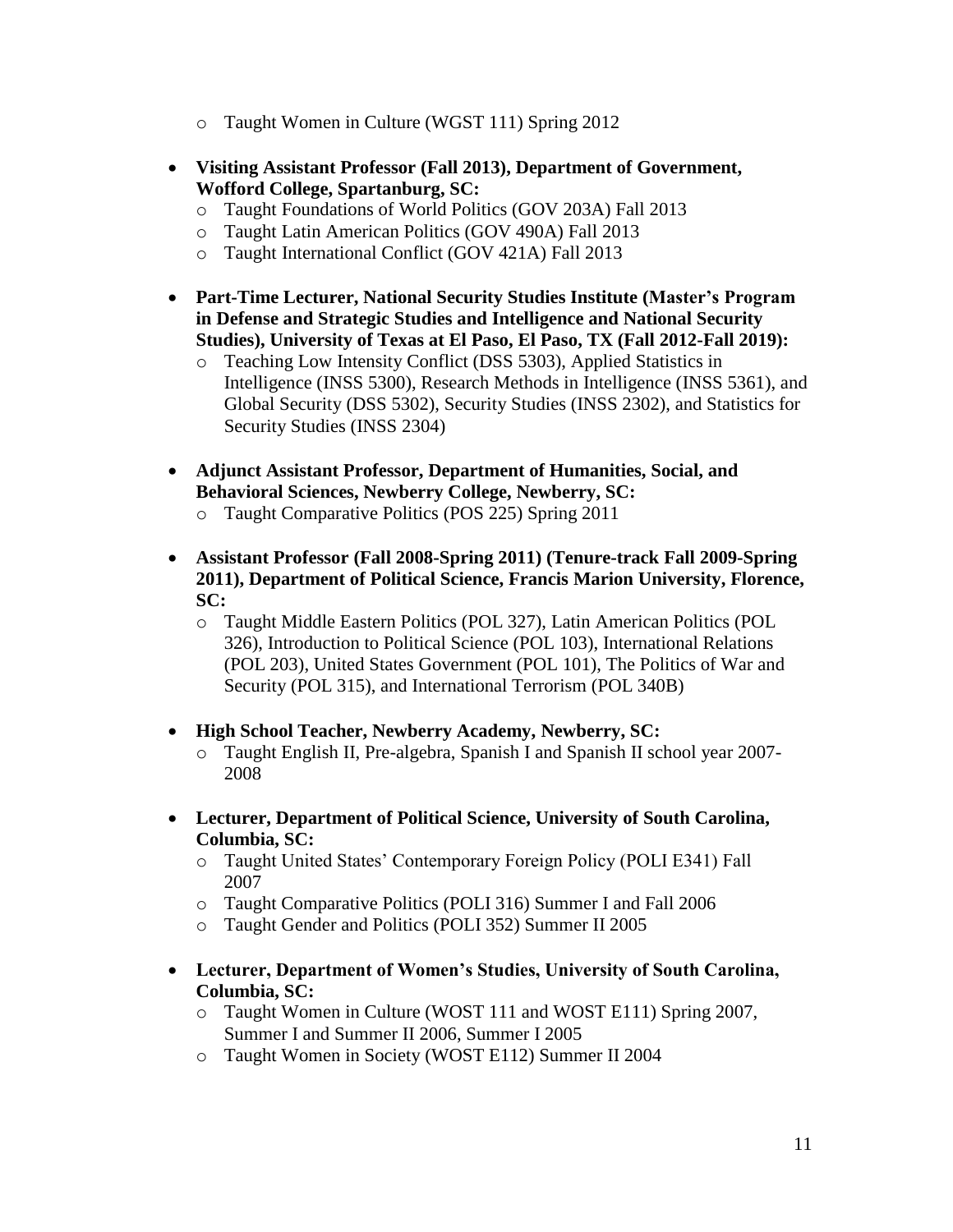- **Adjunct Assistant Professor, Department of History and Political Science, Columbia College, Columbia, SC:**
	- o Taught American Government (POSC 101) Spring 2006
	- o Taught International Terrorism (POSC 290X) Spring 2006
	- o Taught International Relations (POSC 225) Fall 2005
- **Teaching Assistant: Responsible for grading tests and papers, taking attendance, and teaching classes for the following University of South Carolina courses:**
	- o POLI 315 International Relations (Professor Zaryab Iqbal) Fall 2004
	- o POLI 352 Gender and Politics (Professor Laura Woliver) Fall 2003
	- o WOST 112 Women in Society (Shannon Hunnicutt) Fall 2002

### **EMPLOYMENT (Consulting)**

- **Associate Consultant, Sixta Consulting, Inc., Houston, TX (January 2013- 2019):**
	- o Transformed primary care practices into patient-centered medical homes
	- o Improved chronic illness care
	- o Facilitated patient access to primary care
	- o Assisted in patient self-management of chronic diseases
	- o Constructed quality improvement strategies for family practices
- **Research Consultant, IPAS, Washington D.C. (May 2012-2015):**
	- o Researched the historical effects of the Helms Amendment on maternal health and family planning initiatives throughout the world
	- o Submitted research and policy papers
- **Consultant, Claflin University, Orangeburg, SC (August 2005-May 2006):**
	- o 4 year grant from the Department of Education under the auspices of Dr. Miriam Chitiga. The Performing Arts for Effective Civic Education (PAECE) grant through the United States' Department of Education focused on promoting civic education among primary and secondary students in the South Carolina public sector and in developing countries such as Indonesia and South Africa.

## **EMPLOYMENT (Grant Writing)**

- **Grants Coordinator, Piedmont Technical College, Greenwood, SC (May 2012): Position discontinued due to lack of funding**
	- o Wrote and researched grants
	- o Coordinated and managed faculty for grants production
	- o Submitted grants
	- o Monitored grant awards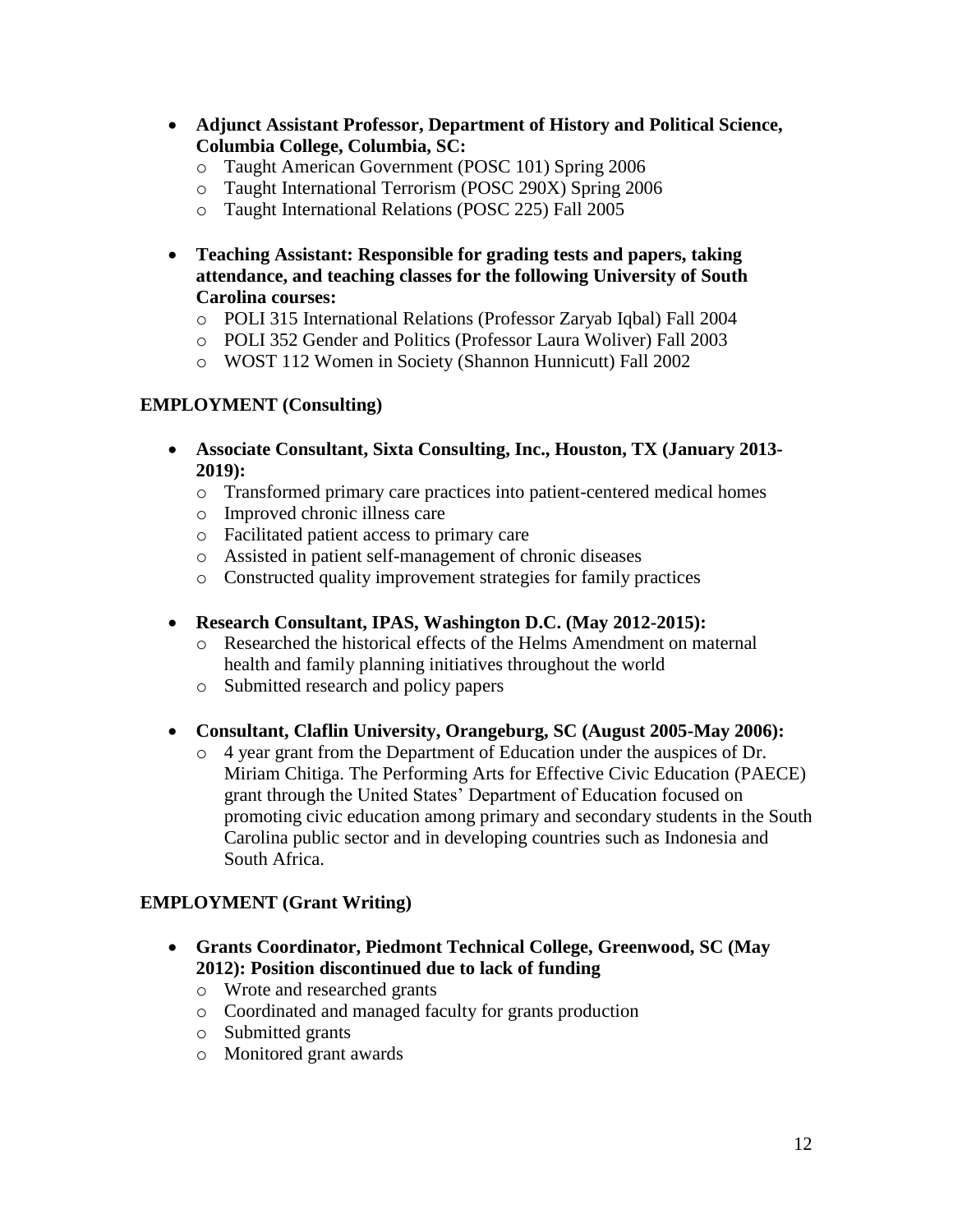- **Faculty Facilitator Associate Provost's Office, Francis Marion University, Florence, SC (Fall 2011)**
	- o Assisted Dr. Peter King, Associate Provost-developed a blueprint for future engineering program and created retention programs
	- o Assisted Dr. Jane Madden, Director of Grants and Development Program– wrote and researched grants and managed faculty input on grants
	- o Assisted Ms. Suzan Orrico, Coordinator of Continuing Education-researched and helped to develop Continuing and Online Education Program and create Roads Scholar Program

# **PROFESSIONAL SERVICE**

- Member, Assessment Advisory Committee, University of South Carolina, Office of the Provost 2019-2022 (Current).
- Member, System Chairs Council, University of South Carolina System 2021-2022 (Current).
- President, Foreign Policy Section, 2021-2022, American Political Science Association (Current).
- Foreign Policy Book Award Committee, 2021 and 2022, Foreign Policy Section, American Political Science Association (Current).
- Chair, System Chairs Council, University of South Carolina System 2020-2021
- Board Member, Foreign Policy Division, American Political Science Association (Current).
- Member, University of South Carolina Provost Search Committee, 2019-2020.
- Co-Chair with Danielle Lupton of the Foreign Policy Division for American Political Science Association, September 10-13, 2020, San Francisco, CA.
- Faculty Co-Chair with Staff Co-Chair Alexandra Weaver, Provost's Advisory Committee on Women Initiatives, Columbia Campus, 2019-2021.
- Chair, Communications Professor Search Committee, USC (Union), Spring 2019.
- Member, Palmetto College Campuses Grievance Committee, Fall 2018-Spring 2022 (Current).
- Member, Columbia Faculty Senate Academic Affairs and Faculty Liaison Committee for Board of Trustees, Fall 2018-September 2020.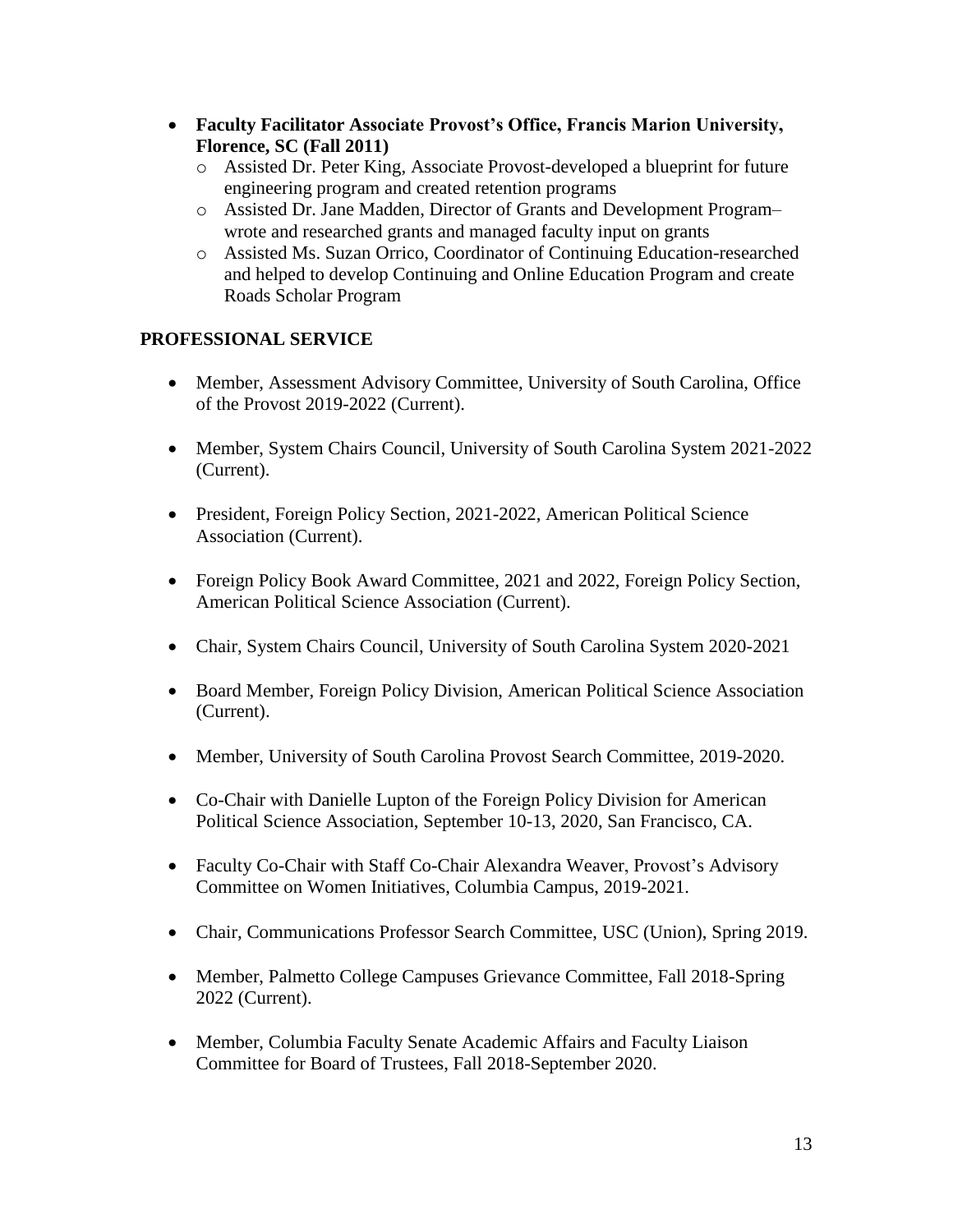- Member, Courses and Curriculum, USC, Fall 2018-Spring 2020.
- Member, OIRAA's Course Evaluation Faculty Review Committee (ACAF), USC, Summer 2018 to Spring 2018.
- Past Chair (Fall 2020-Spring 2022), Chair and Past Chair (Fall 2019-Spring 2020) and Chair and Chair Elect (Fall 2018-Spring 2019), Palmetto College Faculty Senate Executive Committee (Current).
- Member, Arts Professor Search Committee, USC (Union), Spring 2018.
- Member, Provost's Advisory Committee on Women's Issues, Subcommittee on Women's Leadership Institute, USC, Fall 2017 and Spring 2018.
- Member, Extended University Local Tenure and Promotion Committee, Fall 2017.
- Secretary, Palmetto College Faculty Senate Executive Committee, Fall 2017 and Spring 2018.
- Member, Financial Affairs Committee USC (Union), Spring 2017-Spring 2021.
- Editorial Board Member, *The Interdisciplinary Journal for Middle Eastern Studies*, Ariel University, Israel, Spring 2017 (Current).
- Chair, Palmetto College Research and Productive Scholarship Committee, Fall 2016-Spring 2018.
- Member at Large, Palmetto College Faculty Senate Executive Committee, Fall 2016-Spring 2017.
- Member, Carolina Core Assessment (VSR Fall 2015 and Spring 2016), (GSS Spring 2016), University of South Carolina.
- Member, USC (Union) Athletics Committee, Fall 2015.
- Member, Palmetto College Coordinator Search Committee, Fall 2015.
- Member, Committee on Instructional Development, (USC Columbia Faculty Senate) (INDEV), appointed by Senior Vice Provost Lacy Ford, Fall 2015-Spring 2018.
- Secretary, USC (Union) Faculty Organization, Spring 2015-Spring 2016.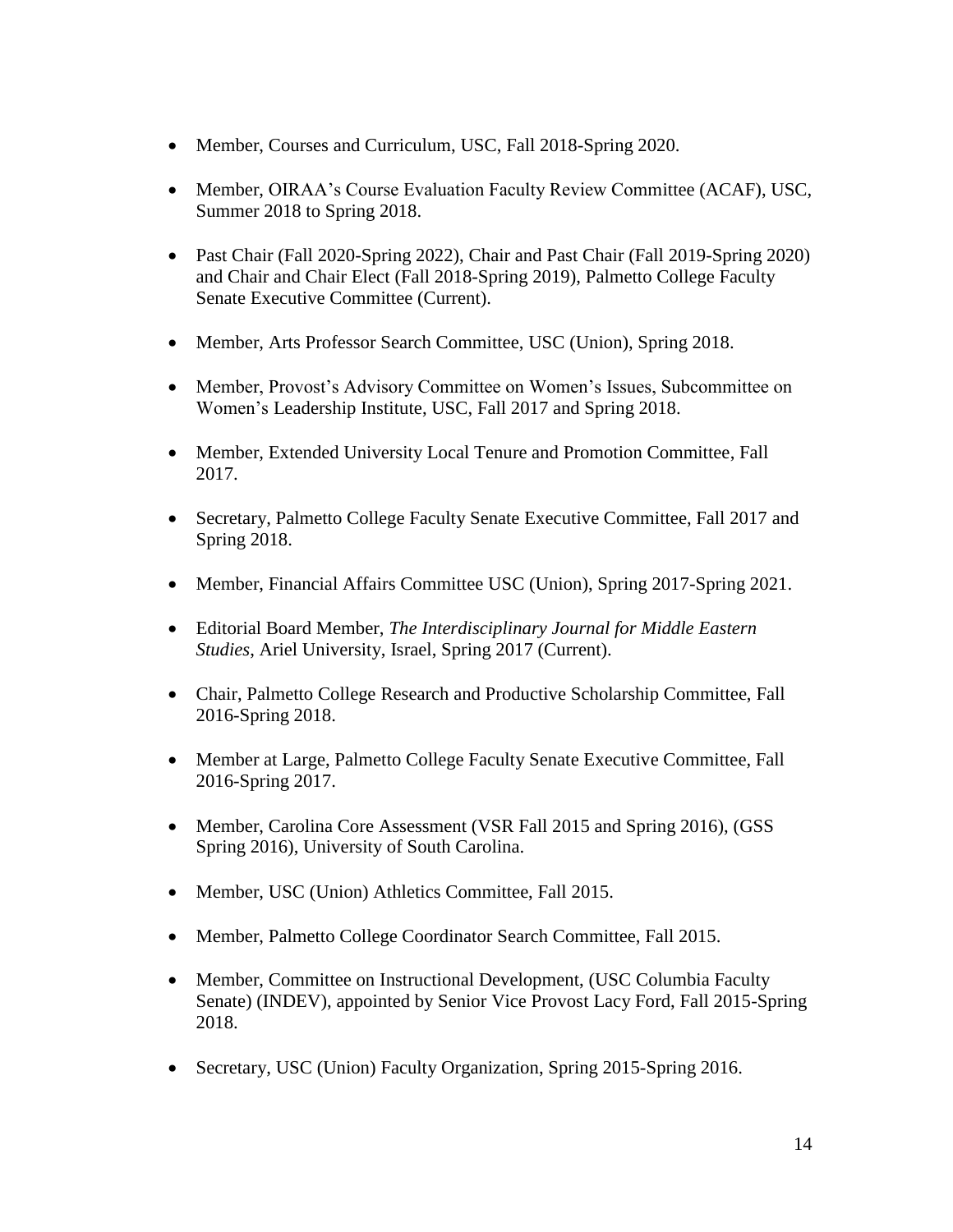- Member, Palmetto College Faculty Senate Executive Nomination Committee, Spring 2015 and Spring 2016.
- Member, USC (Union) Laurens Location Program Coordinator Search Committee, Fall 2014 and Spring 2015.
- Member, Economics Professor Search Committee, USC (Union), Summer 2014, Fall 2014, and Spring 2015.
- Member, Carolina Core Committee, USC, 2014.
- Member, Carolina Core Specialty Committee (Values, Ethics, and Social Responsibility), USC, Spring 2014-Fall 2016, appointed by Dean of Extended University and Associate Provost Chris Nesmith.
- Senator, Palmetto College Campus Faculty Senate (System Affairs), Spring 2014- Spring 2016.
- Member, USC (Union) Research and Productive Scholarship Committee, Spring 2014-Spring 2021.
- Member, USC (Union) Academic Affairs Committee, Spring 2014-Spring 2018.
- Member, USC (Union) Strategic Planning Task Force: Community Relations (Spring 2014), Campus Enhancement (Fall 2014).
- Senator, Columbia Faculty Senate, Spring 2014-Spring 2016.

# **GRANTS, HONORS & AWARDS**

- Chris Plyler, Excellence in Service Award (\$2500.00), University of South Carolina Palmetto College, 2021-2022.
- RISE (Regional Initiative for Summer Engagement) Grant (\$7993.00), University of South Carolina, Office of the Vice President for Research, Summer, 2020 to transcribe Quattlebaum letters and research Quattlebaum homestead in Germany, leading to publication of the manuscript, *Confederate Brothers in Arms: The Quattlebaum Family of South Carolina* with the University of South Carolina Press*.*
- Association for the Study of the Middle East and Africa (ASMEA) Research Grant (\$2500.00, matched by USC (Union) (\$2500.00)), Fall 2019- Spring 2020, to research Palestinians convicted of stabbing IDF and Israeli citizens in the Third or Stabbing Intifada.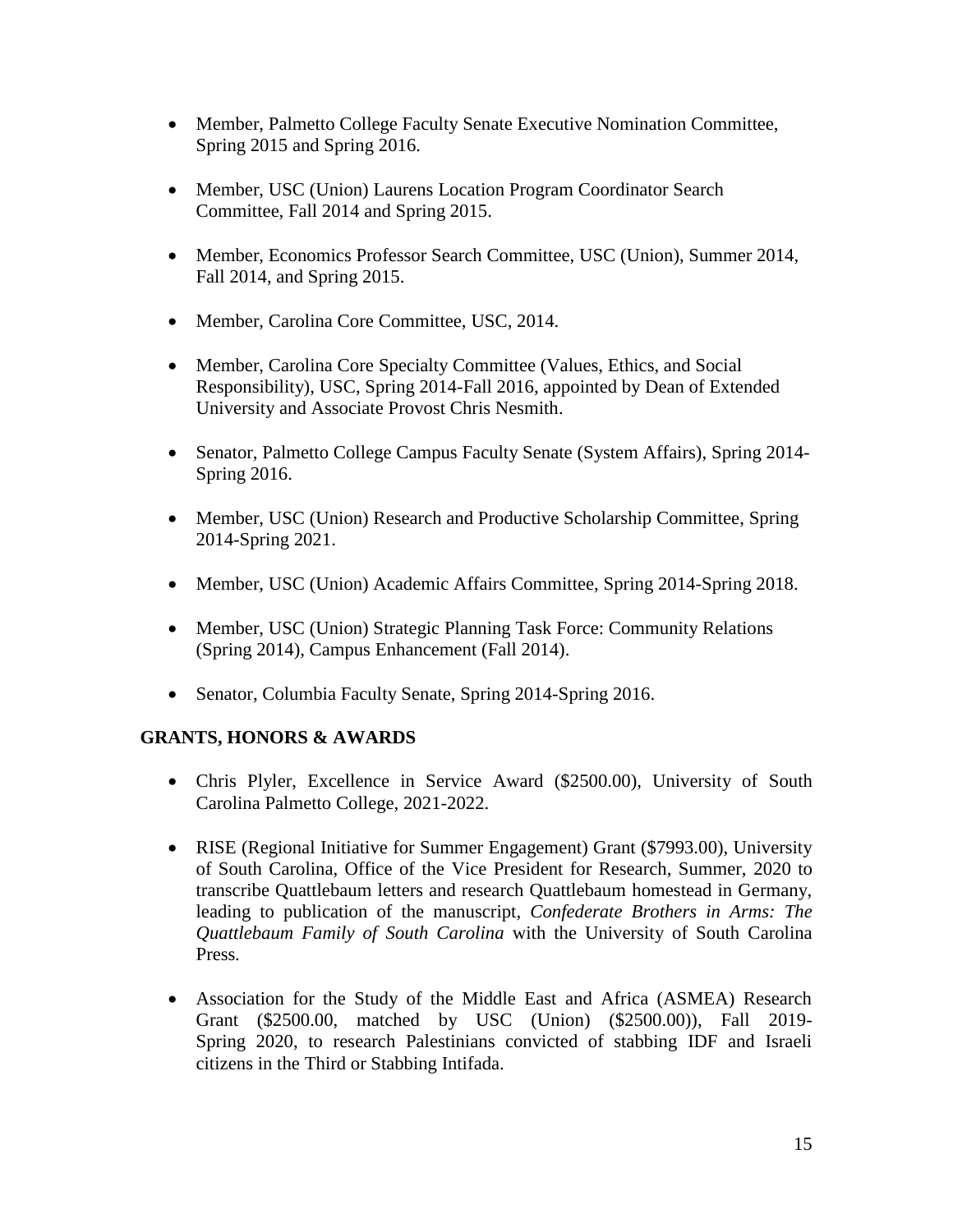- ASPIRE I –Innovation, Track IV (Advanced Support for Innovative Research Excellence) Grant (\$11,000), University of South Carolina, Office of the Vice President for Research, The Fiscal Costs of American Drone Warfare, July 1, 2018-September 30, 2019, to research *Blood Money: The Fiscal Costs of American Drone Warfare (*Title changed to: *Drop the Hate: The Fiscal Costs and Explanation of American Drone Warfare).* Balance extended.
- Denise R. Shaw Excellence in Scholarship Award (\$2500.00), University of South Carolina Palmetto College, 2017-2018.
- Research and Productive Scholarship Grant (\$7000.00), University of South Carolina (Union), Summer 2017, to research female Muslim terrorists in Israeli prisons for *Sexual Jihad: The Role of Islam in Female Terrorism*.
- Honorary Faculty Inductee, Alpha Sigma Lambda Honor Society, University of South Carolina, April 8, 2015.
- Recipient of the *Stand Up Carolina Hero Award* from the University of South Carolina Office of Student Affairs and Academic Support, March 25, 2015.
- RISE (Regional Initiative for Summer Engagement) Grant (\$7709.50), University of South Carolina, Office of the Vice President for Research, Summer, 2015 to write and publish manuscript, *Targeted Killing in the Middle East: An Appraisal of American Counterterrorism Policies.*
- Palmetto College Grant (\$5000.00), Extended University, University of South Carolina, Spring, 2015 to develop POLI 463 The American Chief Executive.
- Travel Grant (\$500.00),  $7<sup>th</sup>$  Association for the Study of the Middle East and Africa Association (ASMEA) Conference, October 31-November 1, 2014, Washington D.C.
- August 14, 2014, Served as a New Faculty Mentor for New Faculty Orientation (invited by Senior Vice Provost and Dean of Graduate Studies, Lacy Ford).
- Grant (\$3000.00), Center for Teaching Excellence, University of South Carolina, Spring, 2014 (RCAM 205) "The Campaign Evaluation Project: Teaching Leadership and Civic Responsibility."
- Palmetto College Grant (\$5000.00), Extended University, University of South Carolina, Spring, 2014 to develop POLI 365 State Government.
- Fall 2009, Wrote an IT Grant with Dr. Meredith Smith to develop a Smart classroom for Founders Hall 142B, Francis Marion University.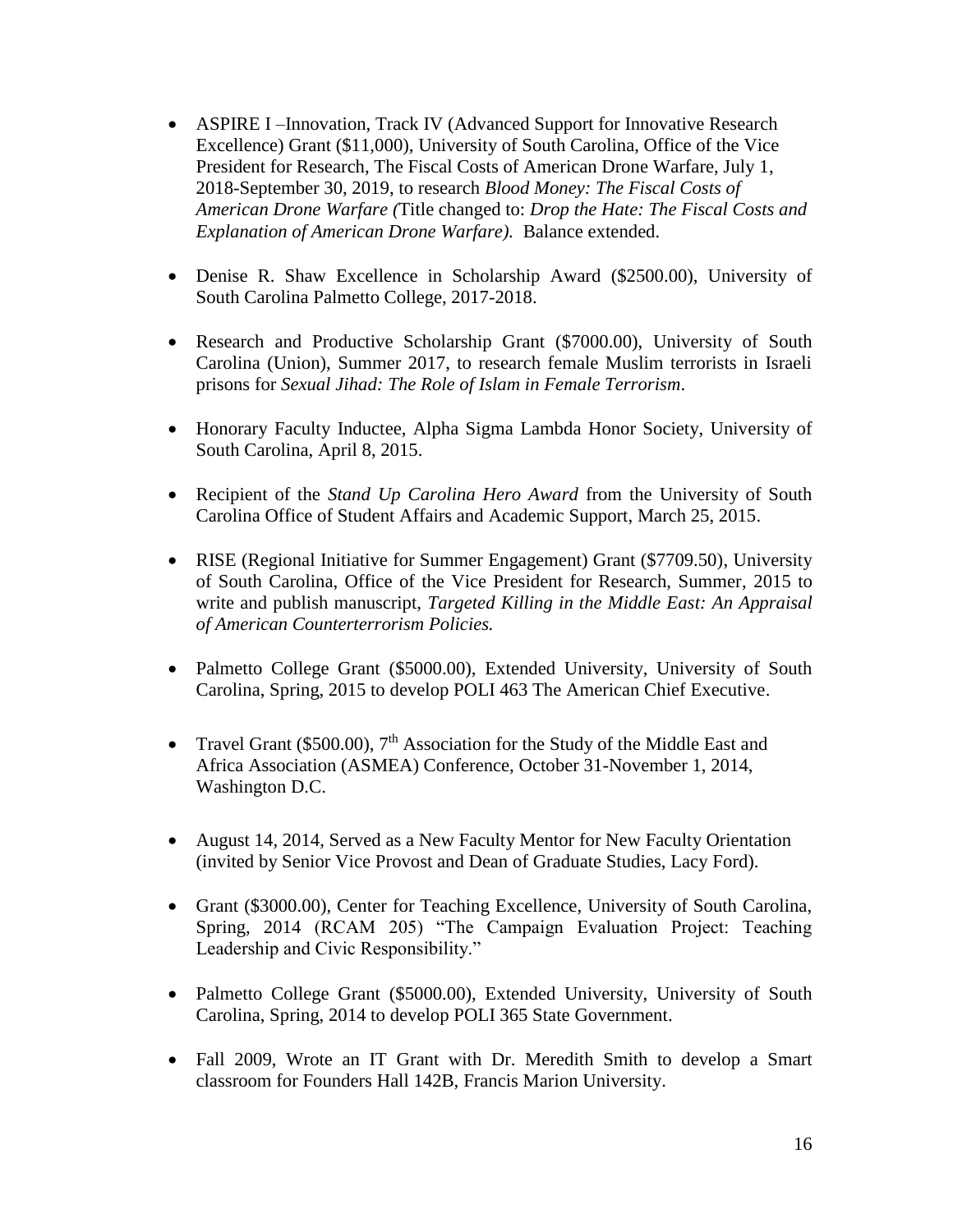- Pi Sigma Alpha member, April 2009.
- Coach of the Game, Francis Marion University Women's Basketball Team, Game with Lander University January 28, 2009.
- Graduate Assistantships, University of South Carolina, 2002-2006.
- Treasurer, Sigma Iota Rho, 2002-2005.
- Member, Sigma Iota Rho, 2001.

## **PROFESSIONAL AFFILIATIONS**

- Alpha Sigma Lambda
- American Political Science Association
- Association for the Study of the Middle East and Africa
- International Studies Association
- International Political Science Association
- Pi Sigma Alpha
- Sigma Iota Rho
- Phi Sigma Sigma Sorority

## **PUBLIC SERVICE AND INVITED TALKS**

- June 13, 2022 (Virtual), Invited Discussant, "Autonomous, Collaborative, Flexible, Lethal: A New Paradigm of Airborne Electronic Warfare " Featuring Captain Locklar. Air University Research Showcase, Maxwell Air Force Base, Alabama
- May 4, 2022 (Virtual), Invited Chair, "Aspects of Online Terrorism: Countering Measures to be Taken" Featuring Kris McGuffie (Spectrum Labs). Internal Quality Assurance Cell (IQAC), Bidhan Chandra College, affiliated with the University of Calcutta, West Bengal, India,
- March 31, 2022 (Virtual), Invited Presenter, "Becoming a Faculty Chair" Organized by Chair Lisa Merri Johnson, University of South Carolina at Upstate.
- March 25, 2020, Invited Speaker, "Women in Conflict" Roundtable at Hawaii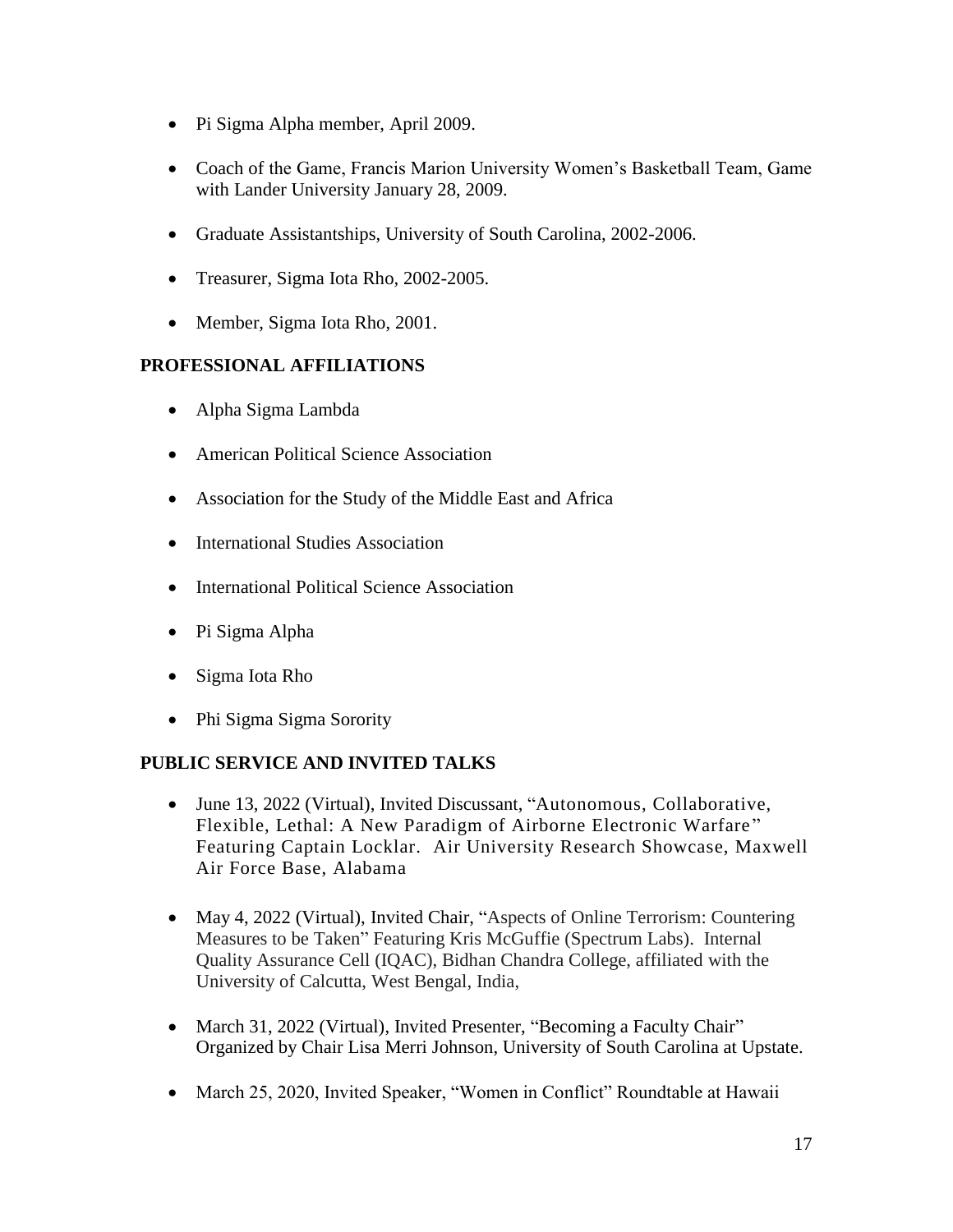Pacific University (Cancelled due to Corona Virus).

- March 23, 2019, Presented at the USC Union Literary Festival, "Sexual Jihad: The Role of Islam in Jihadist Suicide Bombings."
- October 3, 2018, Presented at USC Upstate, "Sexual Jihad: The Roles of Women in Islam and Terrorism."
- March 24, 2017, Presented at the USC Union Literary Festival, "Drones and Targeted Killing".
- December 1, 2017, Presented at the USC Union Research Colloquium, USC (Union) and Laurens Location, "The Women of Cohar: Talking with Terrorists in an Israeli Prison".
- October 4, 2017, Presented at the Timmy Global Health Symposium, USC Columbia, "The Women of Cohar: Convicted Islamist Terrorists in an Israeli Prison."
- March 15, 2017, Presented at USC (Union) and Laurens Location Student Academic Success Center Workshop, USC Union, "To APA or MLA, That is the Question (Citation Styles and Documented Sources)."
- November 15, 2016, Presented at the USC Salkehatchie Globalization Committee, USC Walterboro, "The Effects of Drones and American Targeted Killing in the FATA, Pakistan."
- April 22, 2015, Presented at the Faculty Roundtable Office of Student Programs, USC (Union), "Meet Professor Christine Sixta Rinehart".
- September 17, 2014, Presented at Constitution Day, USC (Union), "Drone Warfare: An Assault on the American Constitution?"
- April 21, 2010, Presented at the Pi Gamma Mu Honor Society Annual Dinner at Francis Marion University, "Terrorist Hypocrisy? Action-Repression-Action Spiral" concerning research on terrorist organizations.
- February 16, 2010, Presented at the Humanities and Social Science Symposium at Francis Marion University, "Terror in Colombia" concerning research on the FARC.
- October 30, 2008, Presented in a forum at Francis Marion University, "Beyond November 4: Challenges and Opportunities Facing the Next President" concerning the foreign policy challenges the new president would face.